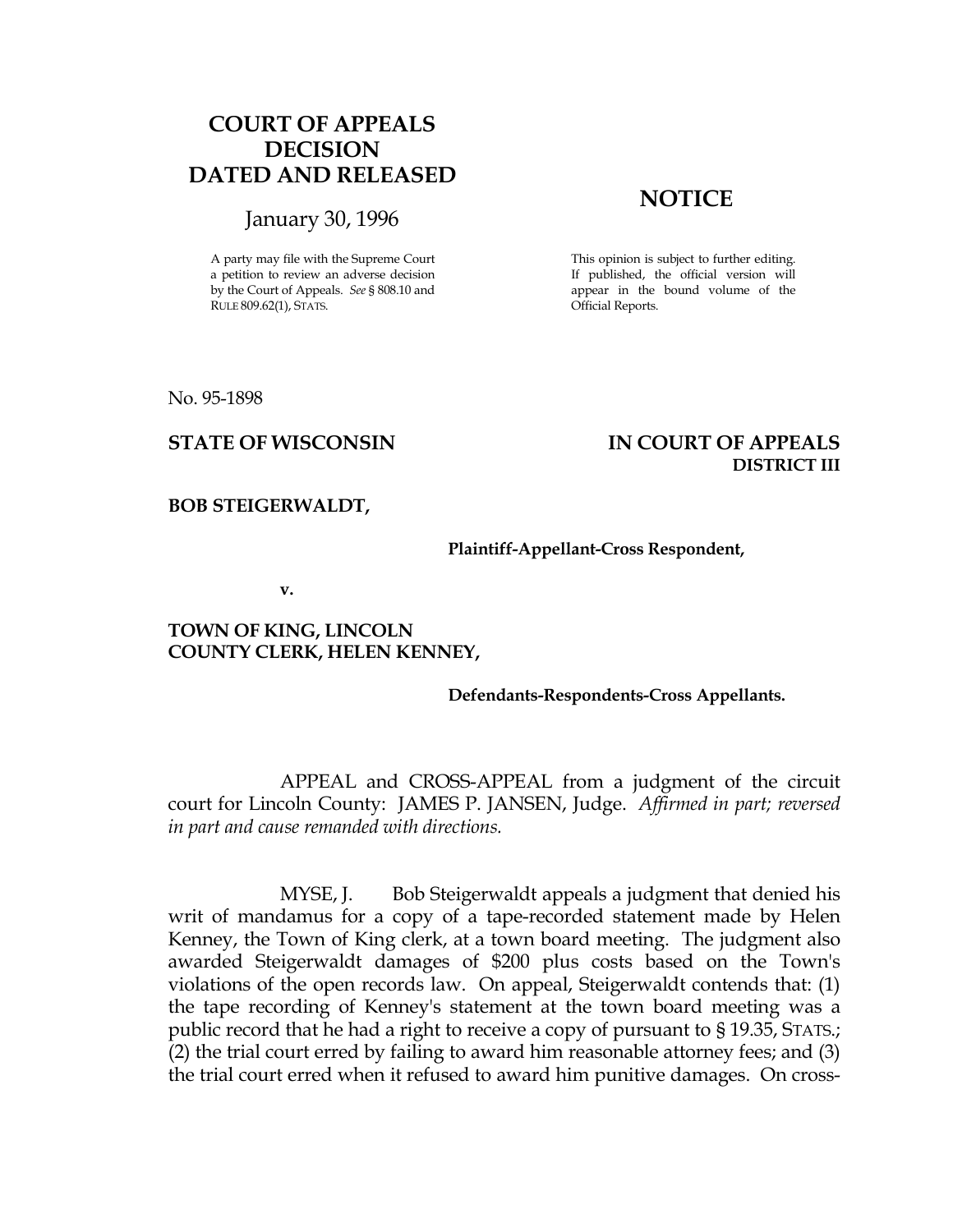appeal, Kenney and the Town of King challenge the trial court's finding that the Town failed to timely furnish public records to Steigerwaldt.

 This court concludes that: (1) sufficient evidence supports the trial court's conclusion that the tape recording was Kenney's personal property and therefore not subject to the open records law; (2) the trial court erred by failing to award Steigerwaldt reasonable attorney fees; (3) the trial court did not err by refusing to award punitive damages; and (4) the evidence supports the trial court's finding that the Town violated the open records law by failing to timely furnish public records to Steigerwaldt. The judgment is therefore affirmed in part, reversed in part and remanded for a determination of reasonable attorney fees.

 This case arises from a series of demands Steigerwaldt made for Town records. Steigerwaldt made written requests for several records including minutes of Town meetings, the November 1990 Town poll list, and the tape recording of Kenney's statement made at the July 11, 1994, Town meeting. Kenney never provided Steigerwaldt with the poll list because she could not find it; she furnished the minutes of the Town meeting but did so in an untimely fashion; and she refused to provide a copy of the tape recording because it was her personal property and not an official record.

 Kenney testified that at the July 11, 1994, town board meeting, she requested permission from the town board to make a statement and have the statement tape-recorded. Kenney explained that the reason for her request was that various inaccurate statements had been attributed to her in the past and she wished to have an accurate record of the statement. Kenney had brought her own personal tape recorder and tape and a citizen in the back of the room operated the machine for her. Kenney kept the tape at home, never stored the tape with other Town records and did not use the tape in preparing the minutes of the Town meeting. Following trial, the court determined that the tape recording was Kenney's personal property and therefore not a public record subject to an open records request. The court concluded however that the Town violated the open records law by failing to timely furnish Steigerwaldt with the polling list, a letter from state representative Tom Ourada, and minutes of Town meetings. Accordingly, the court awarded Steigerwaldt \$200 in damages plus costs under § 19.37(2)(a), STATS. However, the court did not award reasonable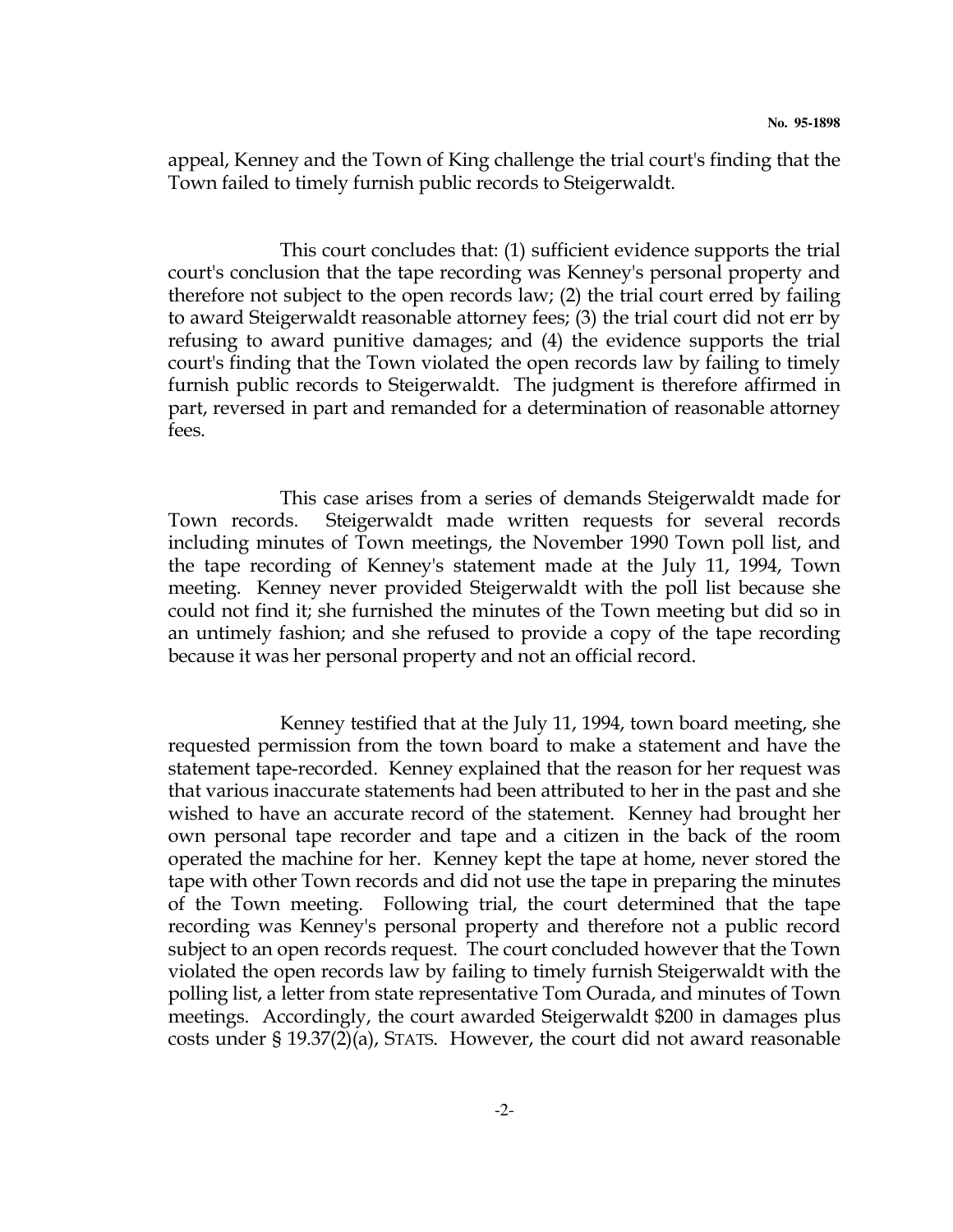attorney fees and refused to impose punitive damages, concluding that the Town's violations were not arbitrary and capricious.

 Steigerwaldt first contends that the trial court erred by concluding that the tape recording of Kenney's statement at the town board meeting was not a public record subject to the open records law. This issue raises a mixed question of law and fact because it involves a determination of the facts that occurred and a legal conclusion as to the status of the tape based upon those facts. This court accepts the trial court's findings of fact unless they are clearly erroneous. Section 805.17(2), STATS. However, application of a statute to the facts presents a question of law that this court reviews without deference to the trial court. Wisconsin State Journal v. University of Wisconsin-Platteville, 160 Wis.2d 31, 36, 465 N.W.2d 266, 268 (Ct. App. 1990).

 Section 19.35(1)(a), STATS., states that any requestor has a right to inspect any record, except as otherwise provided by law. Section 19.32(2), STATS., provides:

"Record" means any material on which written, drawn, printed, spoken, visual or electromagnetic information is recorded or preserved, regardless of physical form or characteristics, which has been created or is being kept by an authority. "Record" includes, but is not limited to, handwritten, typed, or printed pages, maps, charts, photographs, films, recordings, tapes (including computer tapes), computer printouts, and optical disks. "Record" does not include drafts, notes, preliminary computations, and like materials prepared for the originator's personal use or prepared by the originator in the name of a person for whom the originator is working; materials which are purely the personal property of the custodian and have no relation to his or her office ....

Under the clear and unambiguous language of § 19.32, the tape recording is not an official record subject to inspection if it is Kenney's personal property. The court made the following findings of fact: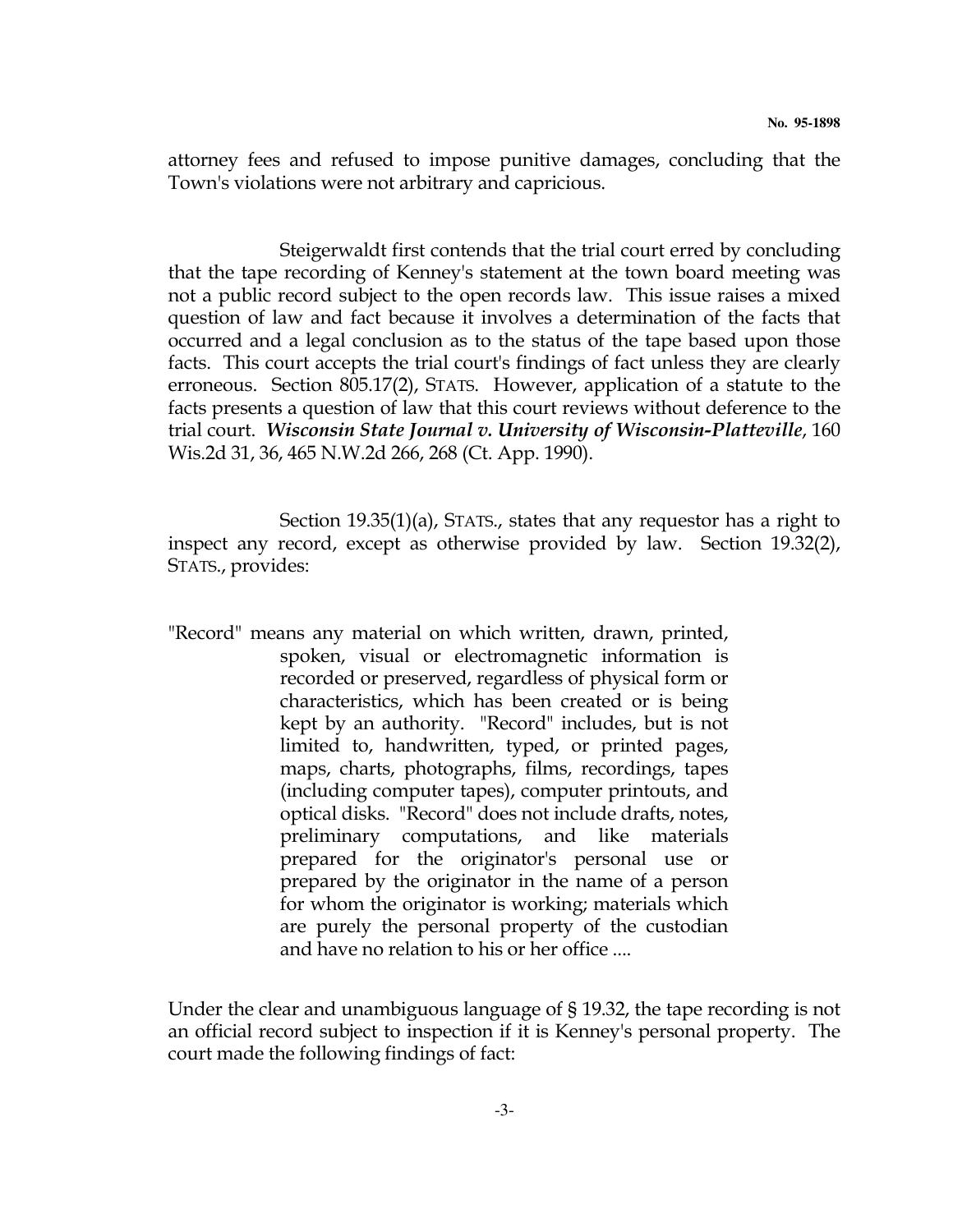- 1. The tape was Kenney's personal property.
- 2. The tape was made for purely personal reasons and was not used for any Town reason.

These findings of fact are not clearly erroneous because there is sufficient evidence to support each finding. Kenney testified that the tape and tape recorder were her personal property, the recording was made by a member of the public at the back of the room, she did not use the tape to prepare the minutes of the meeting or for any other Town purpose, she kept the tape at home, and she never placed the tape among Town records.

 However, Steigerwaldt contends that the tape recording is an official record because it was of an "official statement." This court disagrees. Not every recording of an official statement results in the creation of a public record. Just as official statements being made by the President of the United States, or the Governor of the State of Wisconsin could be tape-recorded by any person for his or her personal use and not become an official record, so too can an official statement by a town clerk. In this case, the recording was made for Kenney's personal reasons by a member of the public. Kenney did not use the tape in preparing the meeting's minutes and the tape recorder and tape were her personal property. This is sufficient to support the trial court's conclusion that the tape recording was Kenney's personal property and used solely for personal reasons. Therefore, this court affirms the trial court's determination that the tape recording is not an official record subject to the open records law.

 The trial court, however, concluded that the Town failed to timely provide minutes of meetings and the 1990 poll list to Steigerwaldt after written requests. This is a violation of the open records requirement and is sufficient to support the damage award of \$200 plus costs. On cross-appeal, the Town does not contest the trial court's findings as to the poll list or minutes, but merely contends that the court erred by considering a letter written by Tom Ourada to the town board because there was no written request under § 19.37(1), STATS. Because there were other properly filed written requests that the Town did not honor, it is not necessary to examine the contention that the court erred by considering the letter. The failure to furnish the poll list and the untimely furnishing of the minutes is a sufficient basis for the imposition of damages awarded by the court.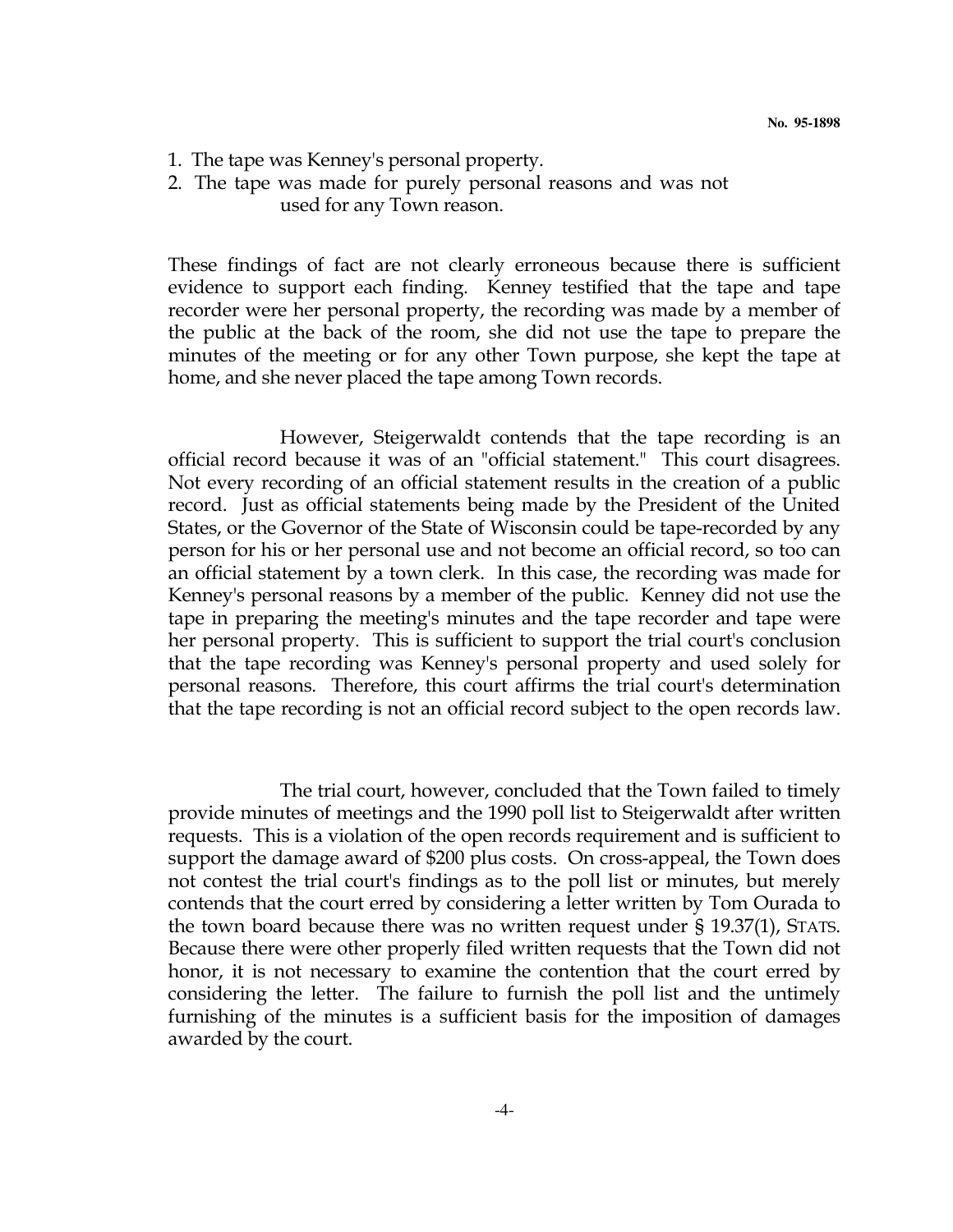Next, Steigerwaldt contends that the trial court erred by refusing to award reasonable attorney fees. Section 19.37(2)(a), STATS., provides in part:

The court shall award reasonable attorney fees, damages of not less than \$100, and other actual costs to the requester if the requester prevails in whole or in substantial part in any action filed under sub. (1) relating to access to a record or part of a record under s. 19.35(1)(a). (Emphasis added.)

By using the word "shall," § 19.37(2)(a) requires the court to award reasonable attorney fees if Steigerweldt prevailed in whole or substantial part. See State ex rel. Young v. Shaw, 165 Wis.2d 276, 292, 477 N.W.2d 340, 347 (Ct. App. 1991). Because the trial court awarded damages under § 19.37(2)(a), it implicitly made a finding that Steigerwaldt prevailed in subtantial part. Therefore, the trial court was required to award Steigerwaldt reasonable attorney fees under § 19.37(2)(a).

 The Town contends that the trial focused on whether the tape of Kenney's statement was an official record and accordingly Steigerwaldt did not prevail in substantial part. While it is true that the contested issue concerned the nature of the tape recording, the trial court found that the Town violated the open records law by failing to timely furnish the minutes of meetings and the poll list. The fact that there were documents requested that were not timely furnished is a sufficient basis to find that the Town violated the provisions of the open records law and that Steigerwaldt prevailed in substantial part. The court therefore has no option but to impose reasonable attorney fees as Steigerwaldt requested. Therefore, this court remands for a determination of reasonable attorney fees. However, because Steigerwaldt did not prevail on the tape recording issue, attorney fees incurred in the appellate process should not be part of the award.

 Steigerwaldt next contends that the trial court erred by refusing to impose punitive damages based on its conclusion that the Town's violations were not arbitrary and capricious. Under § 19.37(3), STATS., a court may award punitive damages if it finds "that an authority or legal custodian under s. 19.33 has arbitrarily and capriciously denied or delayed response to a request ...." When the facts have been established, the issue whether decisions were